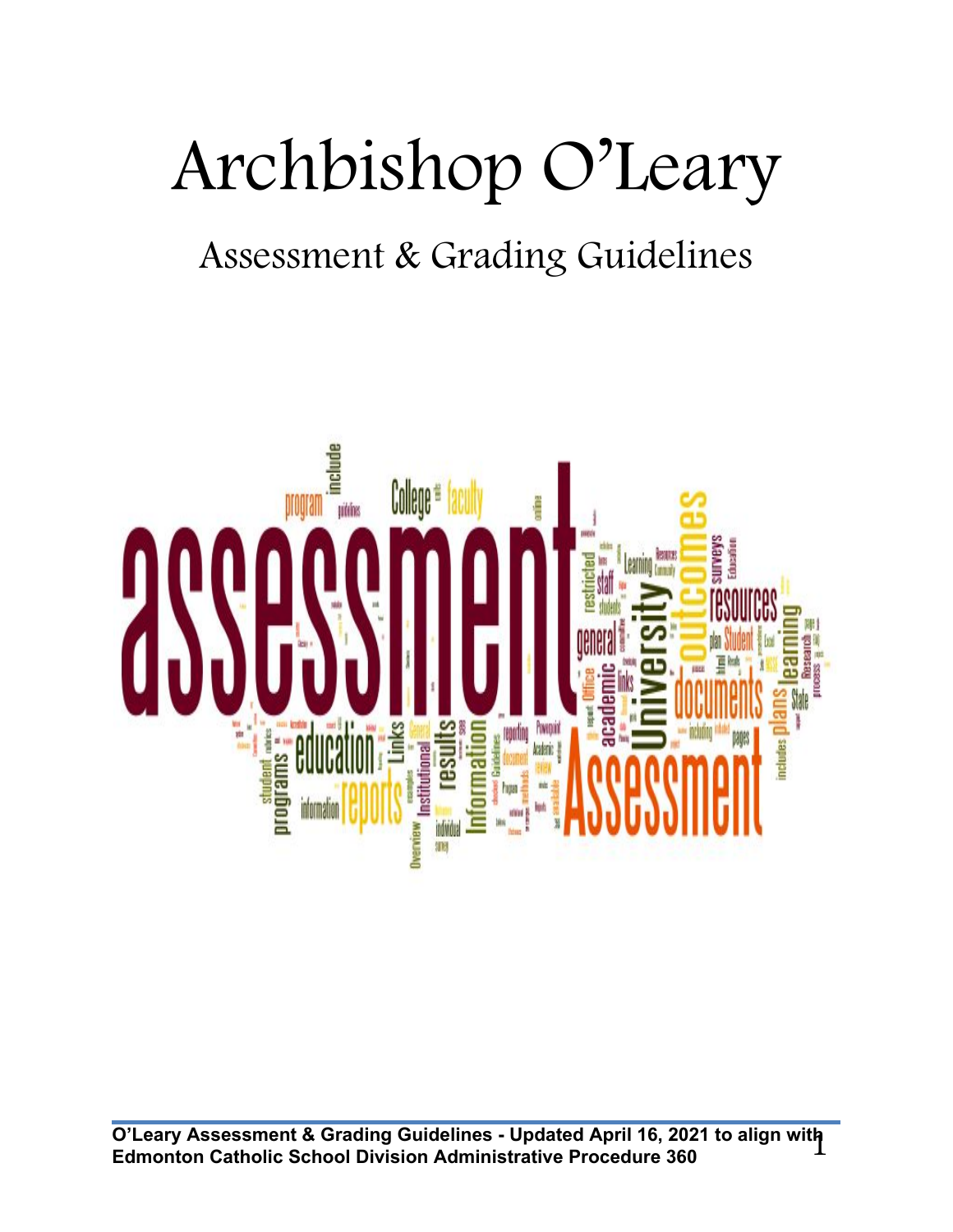# What is student assessment?

#### The following excerpt comes from Measuring Up: Student Assessment in Alberta

"Assessment is the process of collecting and interpreting information about students, which is done for two reasons:

- 1. "To inform students and their parents how well the student has progressed in learning the expected knowledge, skills, attitudes and behaviours, most typically by means of report cards.
- 2. "To help various people in the education system make important decisions about matters such as instruction, program placement, yearly promotion, graduation requirements, post-secondary placements, curriculum review and redesign, program planning, policy development and accountability." (Rymer, p.3)

#### Good assessment is a challenge

"Assessment is a challenging undertaking because it is complex. All assessments have three critical elements:

- 1. "Clearly specified, meaningful goals or outcomes to measure
- 2. "A task that permits observation of a student's performance related to these goals
- 3. "A method of interpreting the evidence the student provides; that is, a way of making inferences, judgments and evaluations

"The curriculum describes the outcomes (knowledge, skills, attitudes and behaviours) we expect students to attain. All outcomes represent what our society values and believes is important for our children to learn." (Rymer, p.3)

## Rymer, J. (2012, November 19). Measuring Up: Student Assessment in Alberta. Retrieved November 22, 2012, from Alberta School Boards Association: http://www.asba.ca/files/pdf/student\_assessment\_report.pdf

For an illustrative example regarding assessment, please refer to *Appendix A. The Uses of Assessment* – An Analogy

At Archbishop O'Leary we understand that the success of a student is dependent on a partnership between the home and the school. As such, each stakeholder-be it the parent, the student or the teacher- have responsibilities to attend to in order for proper assessment and evaluation to occur. The table that follows outlines these responsibilities: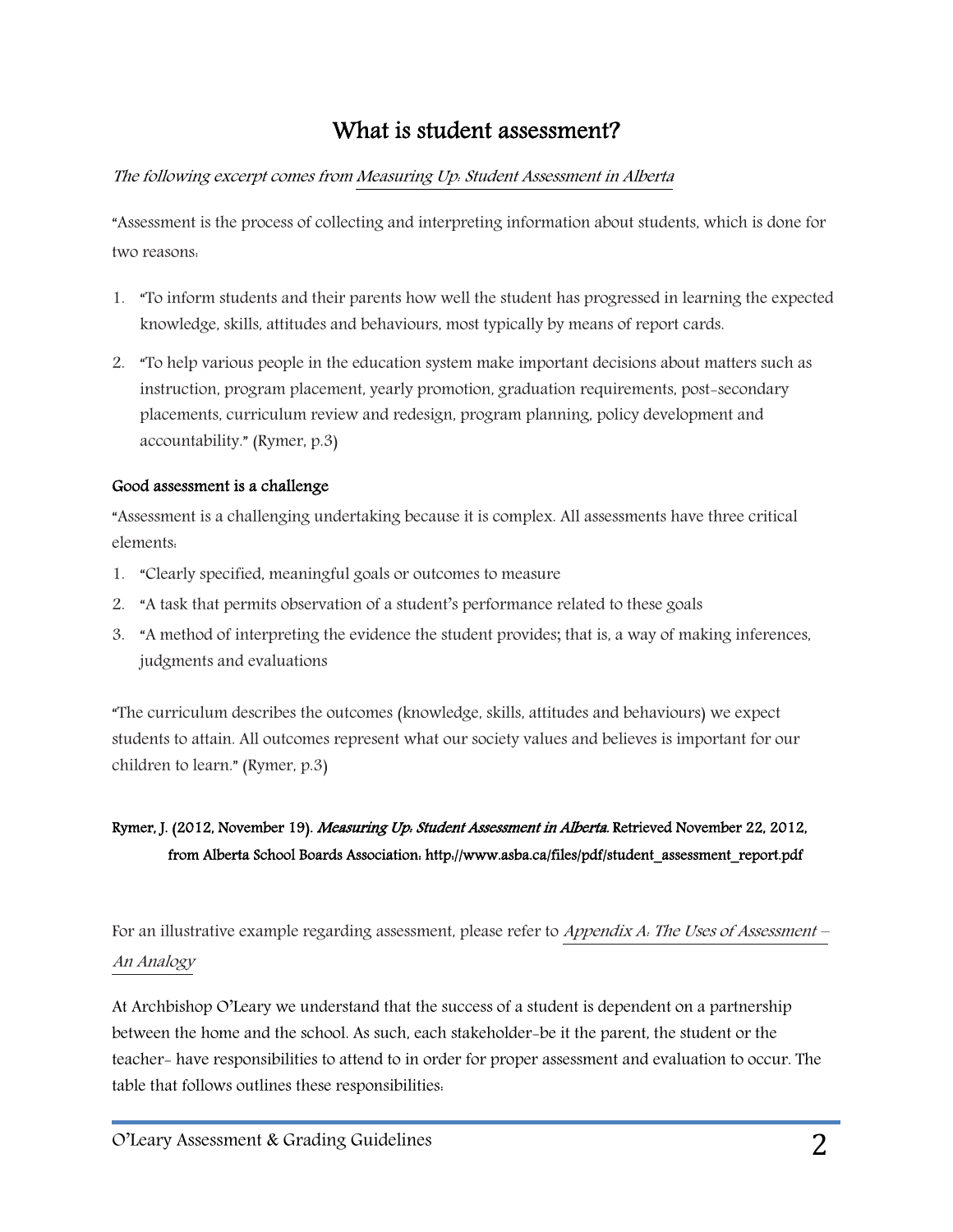|             | Preparation                                                                                                                                                                                                                                                                                                                                                                                                                                                                                                                                                                                                                                                                                                                                                                                                      | Communication                                                                                                                                                                                                                                                                                                                                                                                                                                 | <b>Use of Additional Resources</b>                                                                                                                                                                                                                                                                                                                                                                                                                                                                                                                         |
|-------------|------------------------------------------------------------------------------------------------------------------------------------------------------------------------------------------------------------------------------------------------------------------------------------------------------------------------------------------------------------------------------------------------------------------------------------------------------------------------------------------------------------------------------------------------------------------------------------------------------------------------------------------------------------------------------------------------------------------------------------------------------------------------------------------------------------------|-----------------------------------------------------------------------------------------------------------------------------------------------------------------------------------------------------------------------------------------------------------------------------------------------------------------------------------------------------------------------------------------------------------------------------------------------|------------------------------------------------------------------------------------------------------------------------------------------------------------------------------------------------------------------------------------------------------------------------------------------------------------------------------------------------------------------------------------------------------------------------------------------------------------------------------------------------------------------------------------------------------------|
| The Teacher | Has a clear understanding of<br>$\bullet$<br>what learning outcomes are<br>expected for the course, as<br>prescribed by the Alberta<br>Education Programs of Study<br>Designs assessments to be<br>$\bullet$<br>accomplished within the<br>course framework<br>Practices clear and fair criteria<br>and standards, as per the<br>Programs of Study<br>Designs formative assessments<br>to assist students with mastery<br>of outcomes<br>Designs summative<br>assessments • that require<br>students to demonstrate<br>mastery<br>Establishes summative<br>exercises with clear goals as to<br>which skills are being assessed.<br>Sets up GradeBook and course<br>outlines based on the separate<br>skills being assessed (e.g. Tests,<br>projects, and essays, etc.)<br>$\triangle$ Refer to <i>Appendix B</i> | Outlines course expectations<br>$\bullet$<br>by describing assessment<br>practices at the beginning of<br>the course in print form<br>Provides feedback on learning<br>in a timely and consistent<br>manner by providing<br>assessment results directly to<br>the student and through<br>PowerSchool.<br>Provides accommodations for<br>students who have been<br>approved by Alberta Education<br>through the Special Education<br>Standards | Maintains accurate and up-to-<br>date student records on<br>PowerSchool and monitors<br>attendance patterns to ensure<br>student has legitimate reason<br>for missing assessments<br>Communicates with parents<br>and students by phone,<br>through email, and through<br>PowerSchool<br>Logs all communications for<br>that student or parent on<br>PowerSchool<br>Communicates with students<br>through Google Classroom<br>and/or through PowerSchool<br>Adds notes to PowerSchool to<br>provide additional information<br>on the assessment, as needed |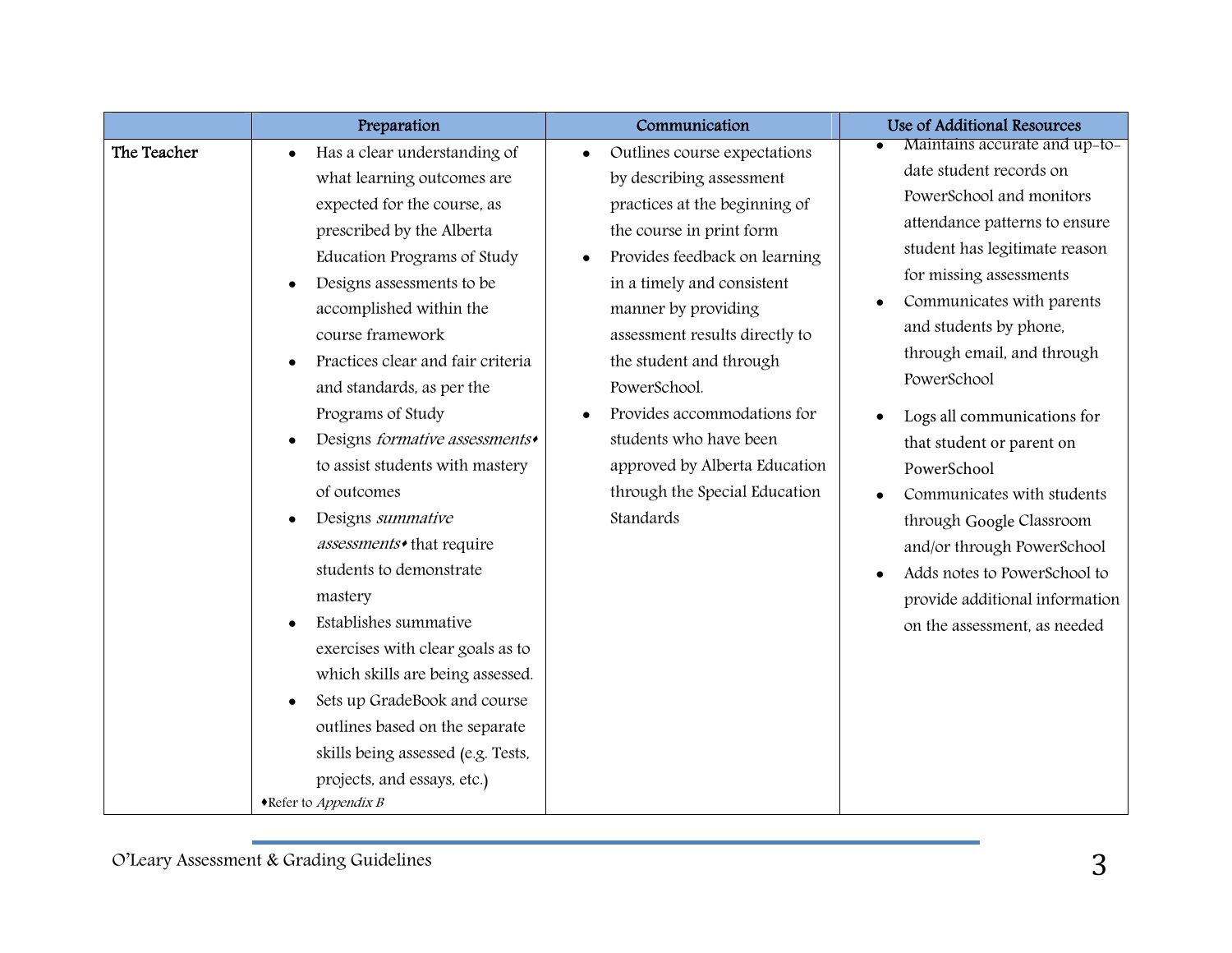|             | Preparation                                                                                                                                                                                                                                                                                                                                                                                                             | Communication                                                                                                                                                                                                                                                                                                                                                                                                                                                                                                                                                                                                                                                                                                                                            | Use of Additional Resources                                                                                                                                                                                                             |
|-------------|-------------------------------------------------------------------------------------------------------------------------------------------------------------------------------------------------------------------------------------------------------------------------------------------------------------------------------------------------------------------------------------------------------------------------|----------------------------------------------------------------------------------------------------------------------------------------------------------------------------------------------------------------------------------------------------------------------------------------------------------------------------------------------------------------------------------------------------------------------------------------------------------------------------------------------------------------------------------------------------------------------------------------------------------------------------------------------------------------------------------------------------------------------------------------------------------|-----------------------------------------------------------------------------------------------------------------------------------------------------------------------------------------------------------------------------------------|
| The Student | Approaches learning with a<br>$\bullet$<br>positive attitude<br>Takes responsibility for own<br>$\bullet$<br>learning<br>Is prepared to adhere to course<br>$\bullet$<br>expectations as outlined by the<br>teacher<br>Is aware of timelines and the<br>expectations for missed<br>assessments, as outlined by the<br>teacher<br>Is aware of the pre-requisite<br>mark for the course and the<br>teacher recommendation | Attends classes regularly and<br>punctually to maximize learning<br>potential<br>Communicates learning struggles<br>and takes advantage of<br>opportunities teacher provides to<br>support or reinforce learning (e.g.<br>PDT)<br>Communicates, to the teacher and<br>to the parent/guardian, in a<br>manner that indicates personal<br>responsibility for learning<br>Demonstrates active participation<br>in learning by completing<br>assigned work and through<br>achieving curriculum standards<br>in the time frame provided<br>Communicates interruptions to<br>learning in a timely manner (e.g.<br>field trips, medical issues, etc.)<br>Understands that interruptions to<br>learning will have a significant<br>impact on student achievement | Uses PowerSchool as a tool to<br>inform learning and monitors<br>personal achievement and<br>progress on a regular basis<br>Makes use of Google<br>$\bullet$<br>Classroom and on-line<br>resources, when applicable<br>and/or available |

 $\overline{\phantom{a}}$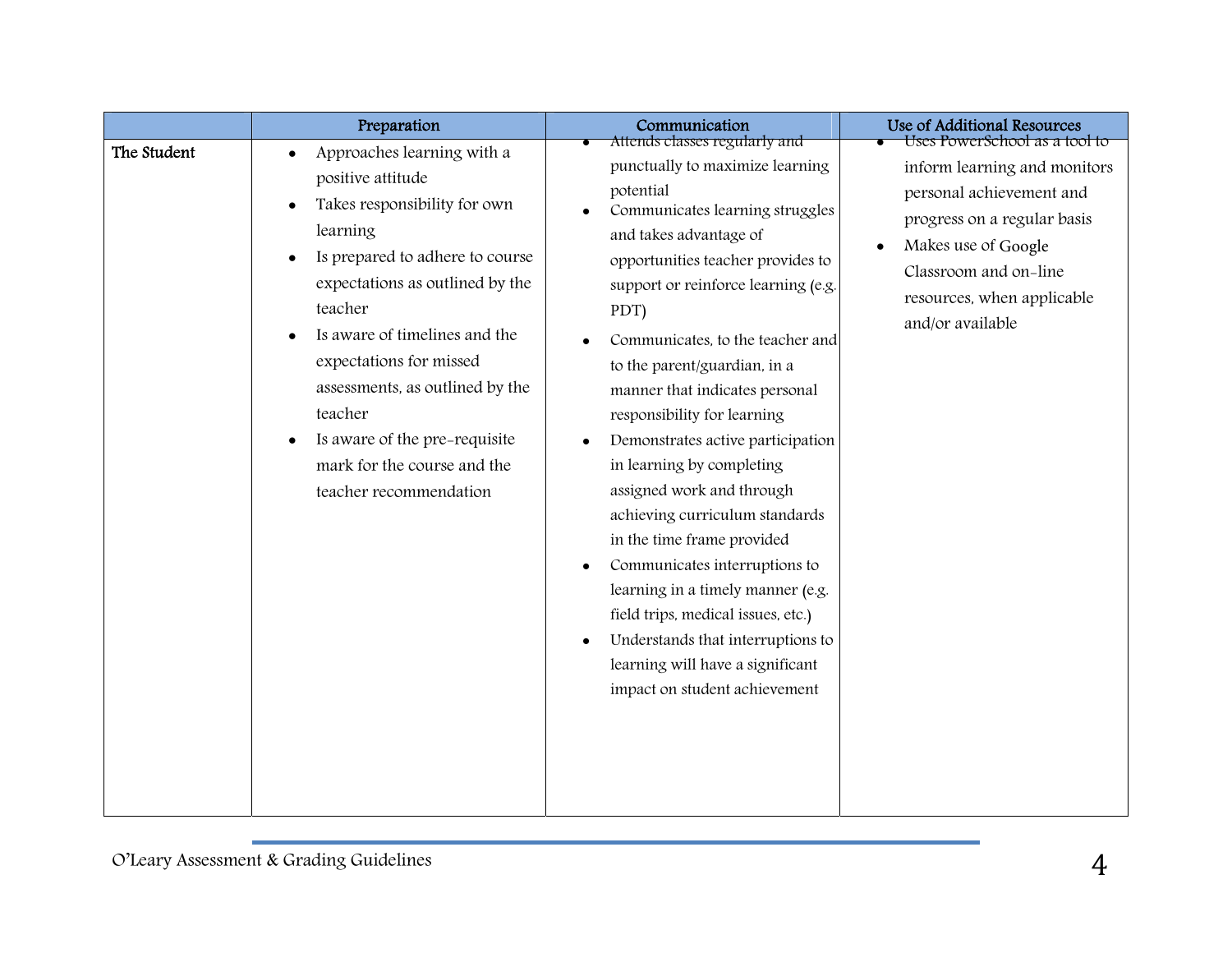| Uses PowerSchool as a tool for<br>Provides detailed and updated<br>$\bullet$<br>$\bullet$<br>The Parent and/or<br>Supports learning at home by<br>contact information so<br>monitoring student by<br>Guardian<br>providing time and a study<br>communication can occur<br>reviewing attendance and<br>space<br>Communicates, to the school<br>current achievement on a<br>Is informed about course<br>and teacher, interruptions to<br>regular basis.<br>timelines and expectations by<br>learning in a timely manner<br>Communicates with the school<br>reviewing print version of<br>Communicates directly with<br>AND teacher through various<br>course outline with the student<br>the teacher for extended or<br>mediums. phone, email, and/or<br>at home<br>multiple absences<br>PowerSchool<br>Is aware of the timelines and<br>Encourages regular attendance<br>expectations for <i>missed</i><br>and minimizes interruptions to<br>assessments, as outlined by the<br>learning (e.g. vacation,<br>teacher through course<br>medical, etc.)<br>outlines<br>Validates absences by<br>Is conscious of students'<br>contacting the school<br>academic course load and<br>Assists student with adhering<br>provides support and |
|-------------------------------------------------------------------------------------------------------------------------------------------------------------------------------------------------------------------------------------------------------------------------------------------------------------------------------------------------------------------------------------------------------------------------------------------------------------------------------------------------------------------------------------------------------------------------------------------------------------------------------------------------------------------------------------------------------------------------------------------------------------------------------------------------------------------------------------------------------------------------------------------------------------------------------------------------------------------------------------------------------------------------------------------------------------------------------------------------------------------------------------------------------------------------------------------------------------------------------------|
| to timelines for assignments<br>encouragement at home<br>and other assessments<br>Is aware of the pre-requisite<br>Stays in contact with the<br>mark for the course and the<br>teacher and school about their<br>teacher recommendation<br>child's progress                                                                                                                                                                                                                                                                                                                                                                                                                                                                                                                                                                                                                                                                                                                                                                                                                                                                                                                                                                         |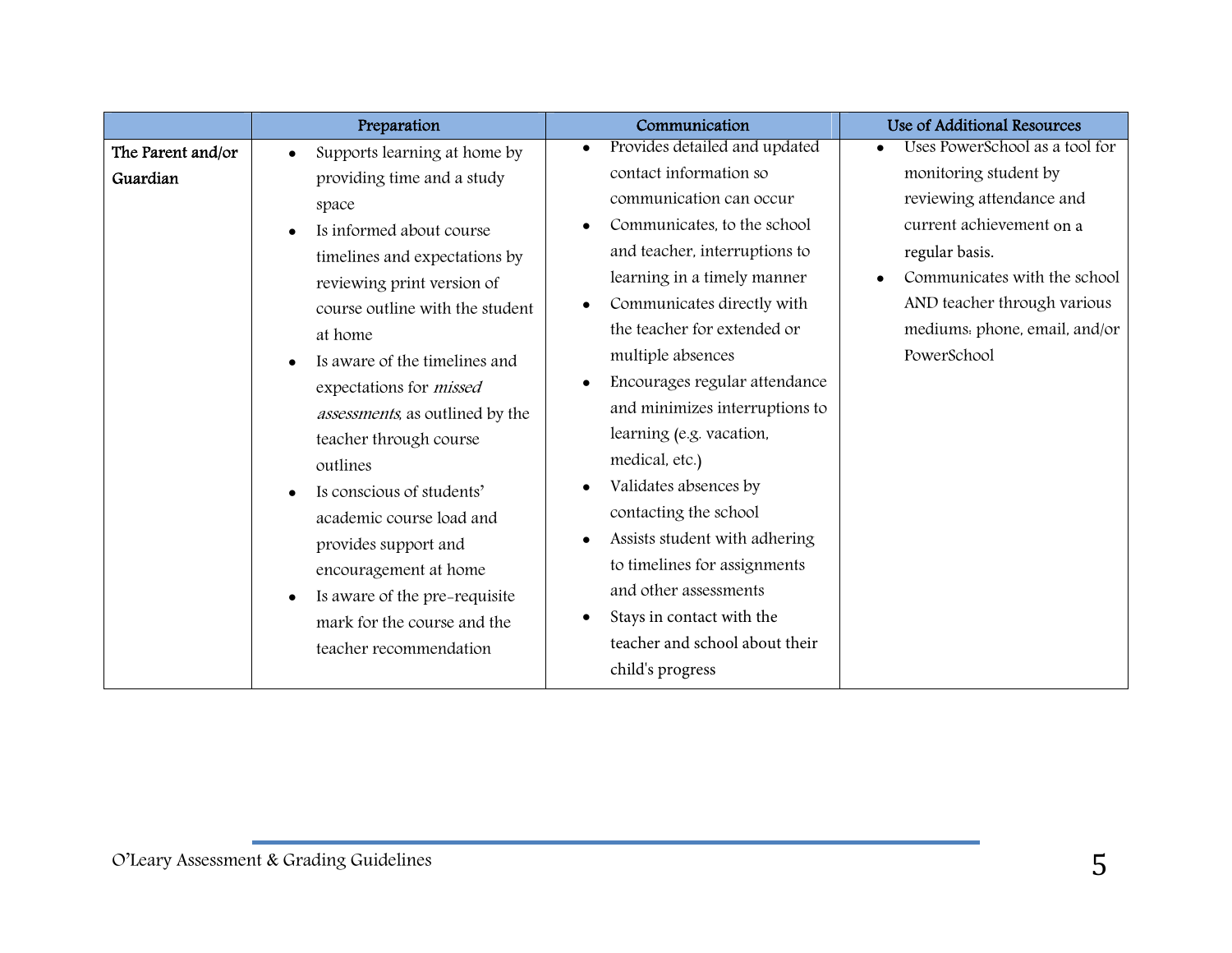# Assessment & Grading Guidelines

These guidelines are founded by the following principles:

- A student should take advantage of all educational opportunities.
- A student's grade should reflect relative mastery of course content.
- A student's grade should reflect the relative quality of the work produced.
- $\leftrightarrow$  A student should be afforded a reasonable opportunity to demonstrate mastery of course content.
- A student should be informed of academic progress in a timely manner.

Grading succeeds as a means of communicating student learning to the extent that students are provided meaningful feedback that encourages further growth and development. All practices must adhere to Administrative Procedure 360 - Assessment (https:// edmontoncatholicschools.sharepoint.com/sites/D0002/Administrative%20Procedures% 20Manual/Forms/AllItems.aspx?viewid=d62453d0%2D57e4%2D49f9%2D9116% 2D9035de7a8977&id=%2Fsites%2FD0002%2FAdministrative%20Procedures%20Manual%2FAP %20360%2EPDF&parent=%2Fsites%2FD0002%2FAdministrative%20Procedures%20Manual)

# Effort, Participation, Attitude Guidelines

Teachers at O'Leary understand and value the importance of effort, participation and attitude. Those students who regularly attend, try their best, and have a positive attitude toward learning generally succeed. Effort, participation, and attitude, however, will NOT be included in the student's grade unless it is a stated part of the learning goal as indicated on the Programs of Study (e.g. Physical Education).

At Archbishop O'Leary, the report card mark will reflect only the outcomes stated in the Programs of Study. Teachers are encouraged to communicate effort, participation and attitude in a variety of other ways.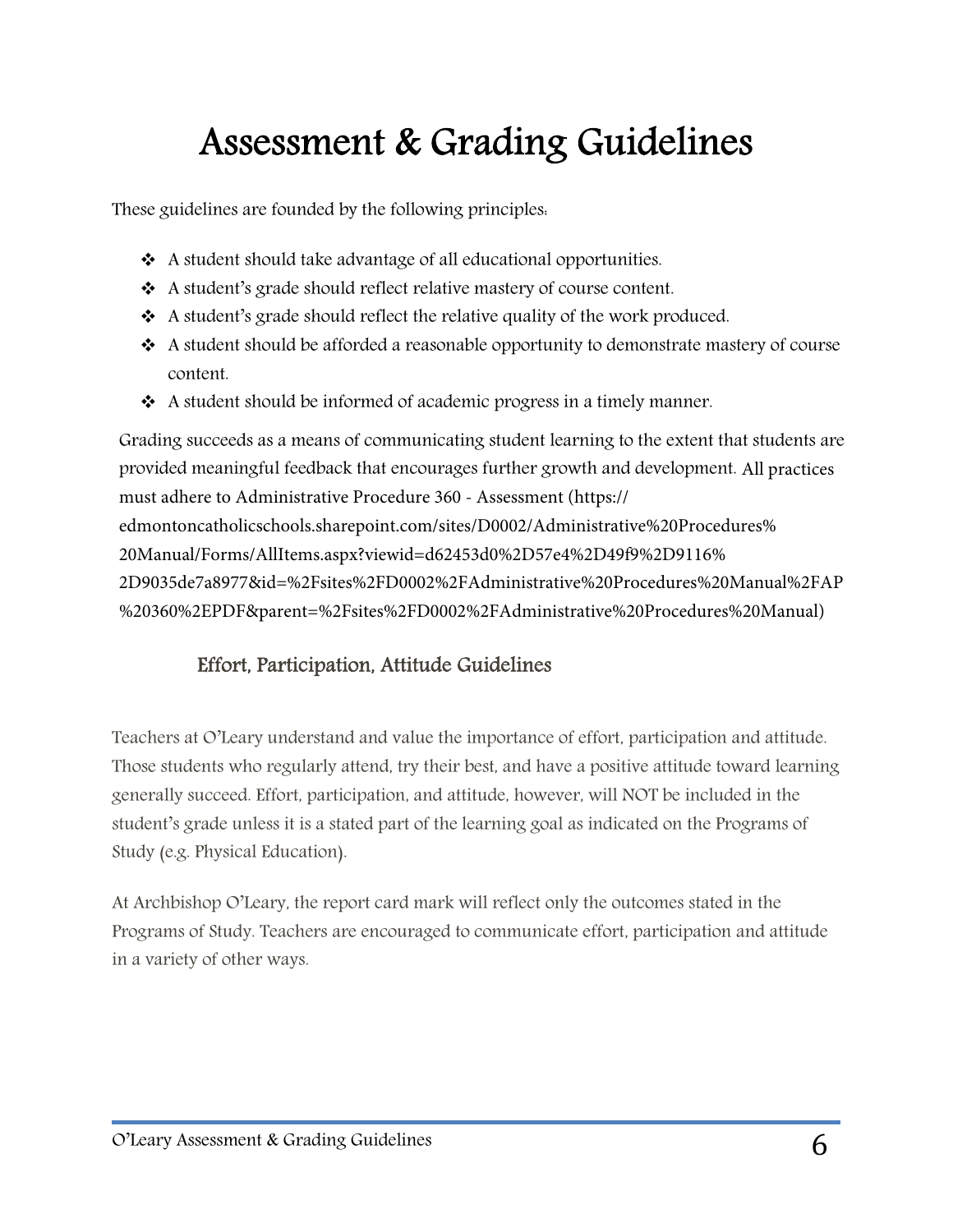

# Cheating and/or Plagiarism Guidelines

Cheating is a serious offense and will NOT be tolerated. Any student who is found to be cheating on on a formative/summative assinment/assessment shall, in consultation with the teacher will have an opportunity to access an alternative assignment/assessment. Contact will be made home to a parent/guardian, noted on PowerSchool and administration notified. Cheating also includes possession of materials not allowed in an examination room or area (e.g. cell phones).

Plagiarism is a serious violation of academic integrity. Offering the work of another as one's own without proper acknowledgment is plagiarism. Therefore, any student who fails to give appropriate credit for ideas or material he or she takes from another, whether it is a fellow student or a published resource writer, is guilty of plagiarism. Any classroom material submitted for evaluation determined to be plagiarized will require the student to re-do an assessment, following contact home by the classroom teacher to the parent, the infraction noted on PowerSchool and administration notified.

Repeated plagiarism or cheating will require administration involvement and may result in course changes and/or repeating the course.

# Late Work Guidelines

- Students are expected to take tests, make classroom presentations, and/or demonstrate mastery and competence through performances when they are scheduled.
- A student who is absent from an assessment piece is responsible for providing the teacher with a valid reason for the absence.
- Assessments that are missed for a legitimate reason (e.g. family emergency, surgery, etc.) may be excused from the assessment, at the teacher's discretion.
- The Late Work Guidelines do not grant students an implied extension simply because they feel unprepared.
- The best educational practice is for students to complete work to the best of their ability and to submit this work on the due date. Additional interventions and consequences may be appropriate for students who are habitually late with assignments.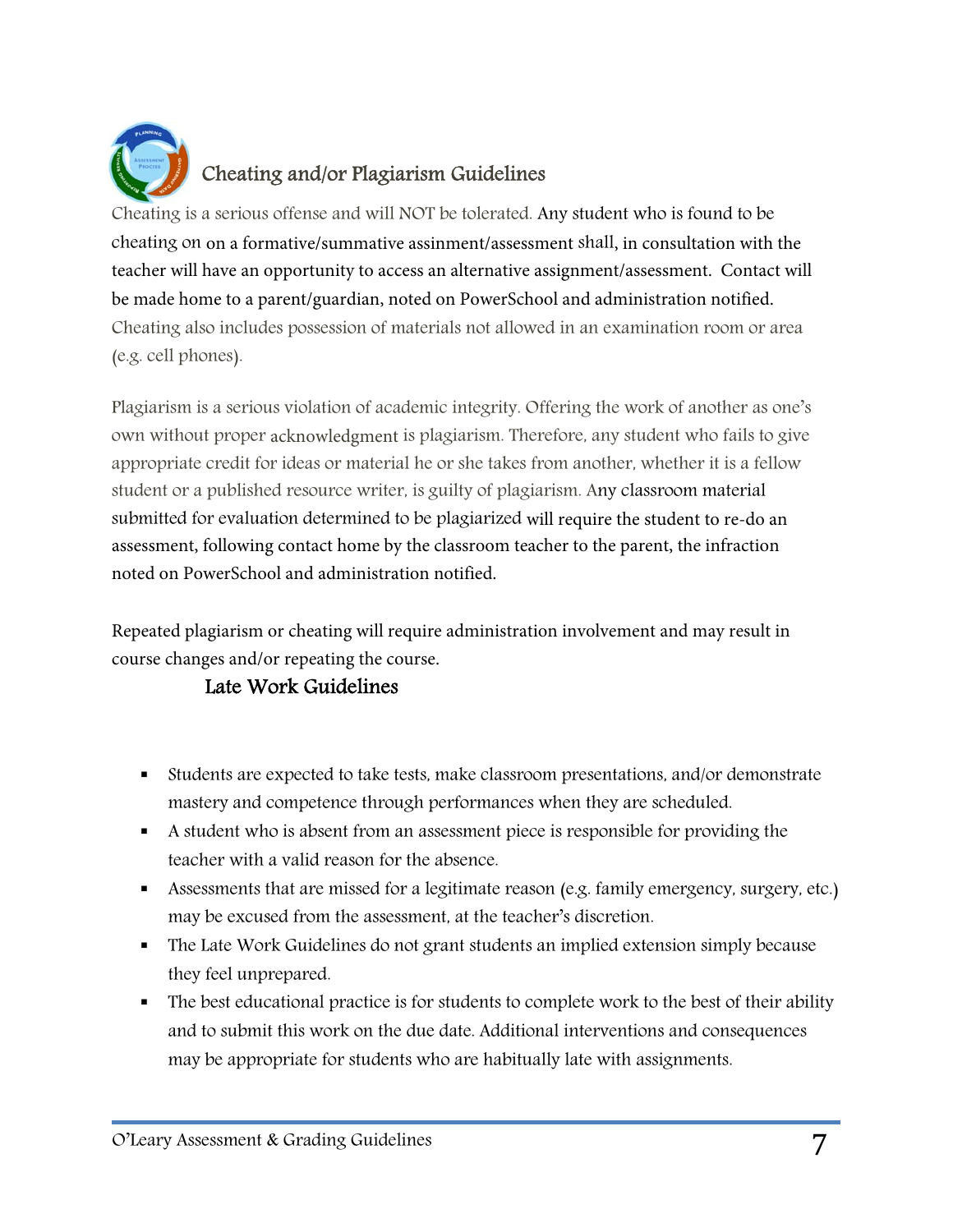Late work will be accepted when it is submitted within a time window defined by  $EITHER<sub>i</sub>$ 

A. the date when the assessment has been graded, recorded, and returned to other students in the class; or,

## B. number of school days after the original deadline, as determined by the teacher

Please Note:

- Students with special circumstances should work with teachers to determine alternate individualized due dates when appropriate.
- Extensions to original due dates are subject to teacher discretion.
- Extensions for due dates should be requested in advance and will be issued at teacher discretion.
- If the student fails to complete the assessment despite being provided reasonable opportunities to do so, he or she will earn a zero for the assessment.



# Planned Absences Guidelines

Planned absences, such as vacations, should correspond with the holidays of the school calendar. Vacations during scheduled class days are strongly discouraged.

Students with planned absences should make every effort to keep up with class work during the absence. It is the *student's responsibility* to ensure the following is done.

- Attain a copy of the **Planned Absences Form** from the office and complete the sections that are required 2 weeks in advance of the planned absence.
- Discuss the absence with the teacher prior to securing their signature on the Planned Absences Form.
- Take all necessary steps to complete the work missed during the absence.
- Submit complete work upon returning to school within the time frame coordinated with each teacher. Work NOT submitted within the established time frame may warrant a zero.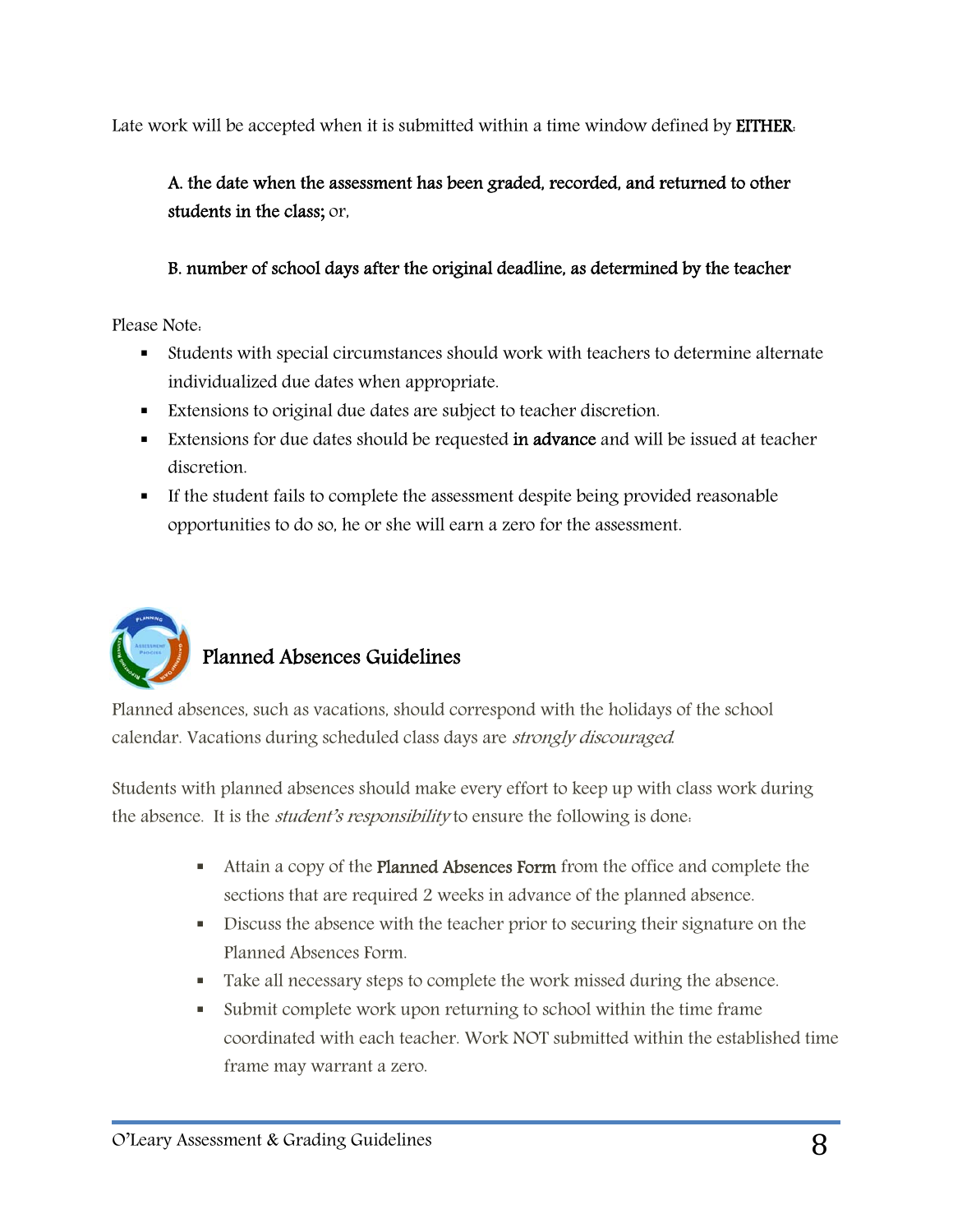

Since assessment and evaluation must reflect mastery of content, Final Exams are the best indicators of student level of proficiency with curricular content. To ensure the validity and security of exams is maintained, the following describes the process taken at Archbishop O'Leary High School regarding final examinations.

- Every student at Archbishop O'Leary High School is **EXPECTED** to complete the Final Exam on the scheduled date or dates. This allows the student to receive the mark for the Final Exam and for the course in a timely fashion so that registration for the following semester is appropriate and so marks can be submitted to Alberta Education.
- $\triangleright$  If a student is UNABLE to complete the Final Exam on the scheduled date or dates, the student may CHOOSE to RECEIVE A ZERO for the Final Exam and factor it into the final grade for the course.
- $\triangleright$  If a student is UNABLE to complete the Final Exam on the scheduled date or dates due to extreme circumstances (e.g. an acute medical condition or hospitalization), the situation will be reviewed on a per case basis. The circumstances will require the parent or guardian to provide a written document that describes the extent, severity, and duration of the student's absence.
- $\triangleright$  *Exam Conflict Day* is scheduled each semester. It is made available only to students who have two exams scheduled on the same day.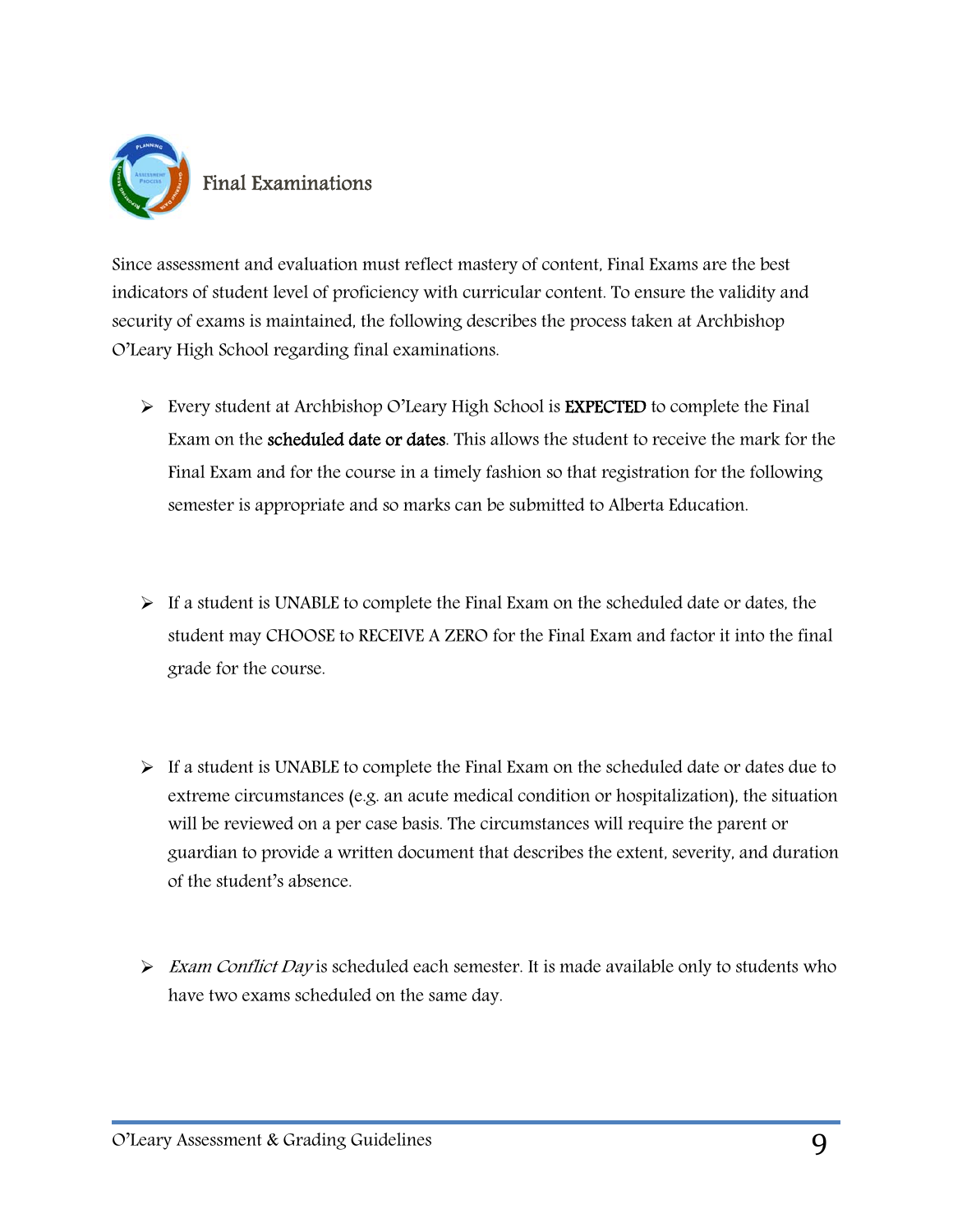

If a student wishes to appeal a mark or grade he/she received on an assessment, including an exam, for any given subject, the student must first consult the teacher of the course. The next step in the appeal process is with the subject area Department Head. If required, the last person to appeal to is the student coordinator-whose decision will be final.

#### Please Note:

- If the mark being appealed is the final report card mark for a course, appeals proceed directly to the student coordinator.
- **Teacher recommendations are based on student grades as well as their professional** judgment on whether the student will be successful at meeting course expectations at the next level.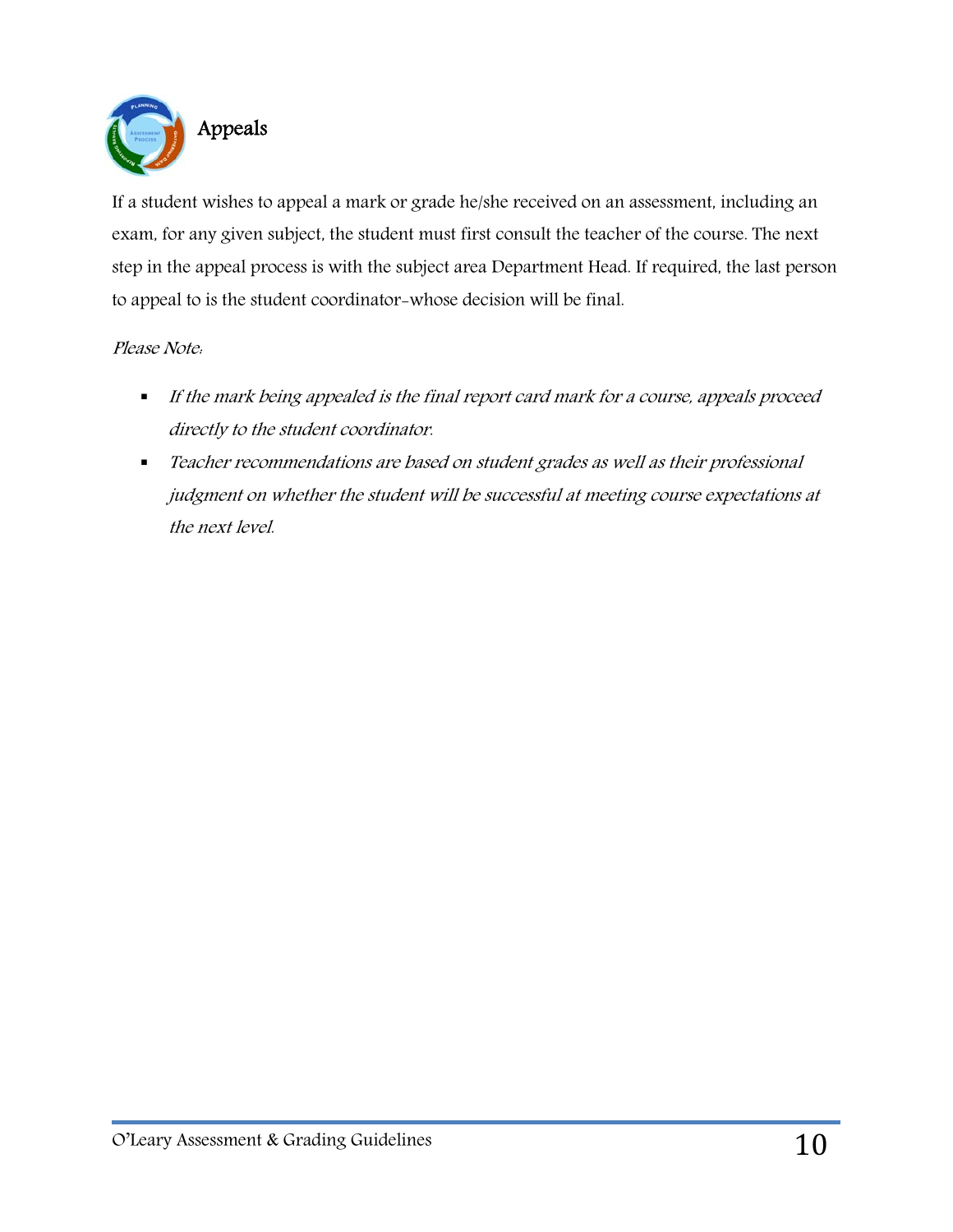

Teachers use assessment to make instructional decisions during their students' learning processes. This type of assessment could be compared to the way a chef creates a meal. Both the chef and the teacher know what they want to accomplish – the specific outcomes and standards they are trying to attain. The chef has recipes; the teacher has a curriculum.

Chefs taste the food repeatedly and adjust the spicing relative to the standards being sought. Teachers assess students as they progress through the lessons and activities to get information about how each child is doing. This information helps them decide how best to adjust or alter instruction to better enable each child to successfully progress toward the expected outcome. Teachers also use assessment information to provide comments that guide students and help them adjust their own learning strategies.

At some point chefs determine that the food has met their standard and is ready to be served to customers. The customers then assess the overall presentation and quality of the food. They make judgments and may tell others what they thought.

The teacher engages in a somewhat similar process. Instruction on a particular outcome, topic or unit also comes to an end, for example, when the school term ends. Assessment conducted at such an end point marks the learning accomplished up to that time. These judgments and evaluations are the ones we most frequently see on report cards.

Rymer, J. (2012, November 19). Measuring Up: Student Assessment in Alberta. Retrieved November 22, 2012, from Alberta School Boards Association: http://www.asba.ca/files/pdf/student\_assessment\_report.pdf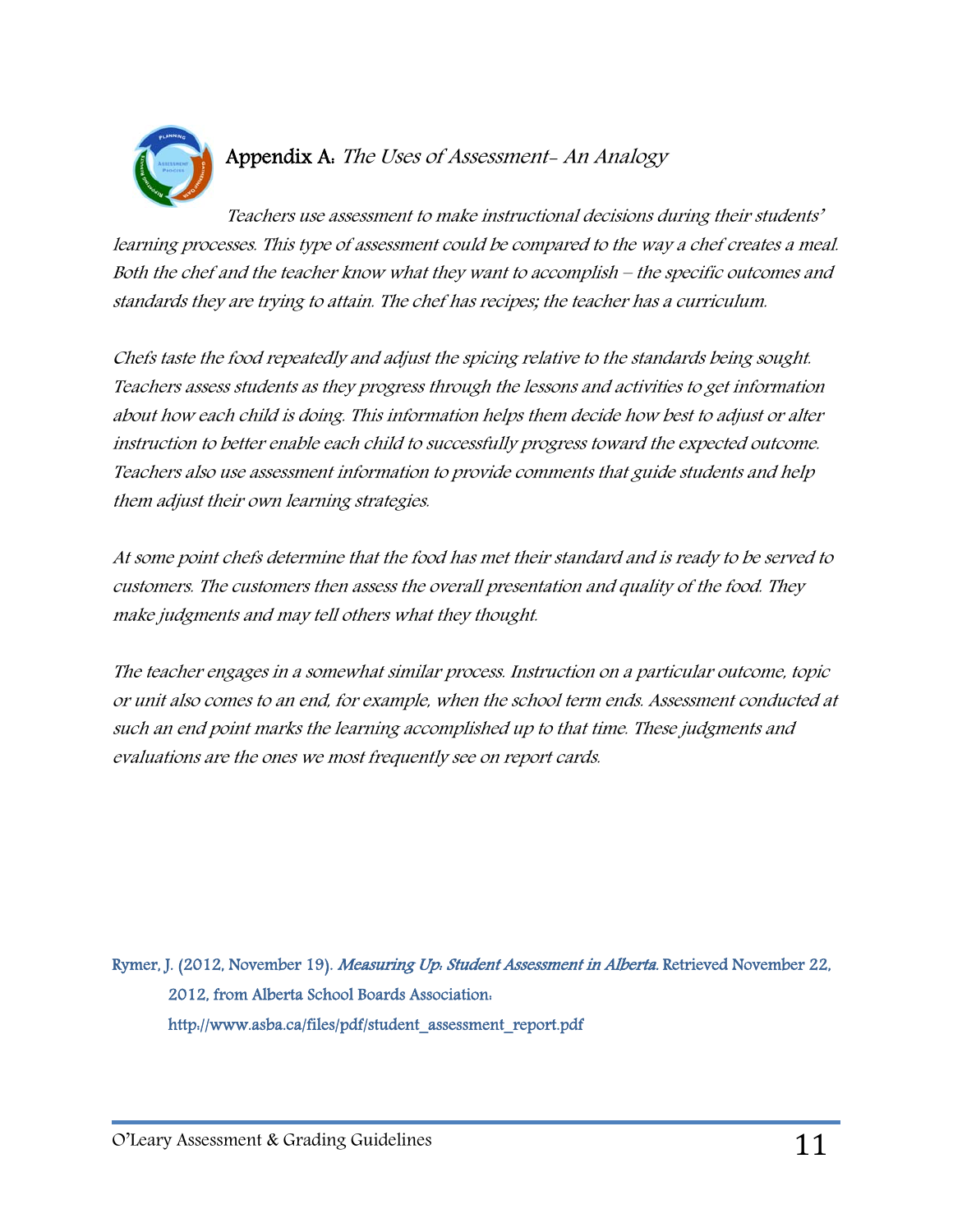

Formative Assessment. provides information to students and teachers about student learning and progress, and direction for improvement and/or adjustment to a program. Formative assessment includes opportunities for practice and is not part of an achievement grade (adapted from O'Connor, 2002). (ECSGSA Administrative Policy 108)

**Summative Assessment**: provides information to students, parents/guardians, and teachers about student achievement at the end of a period of instruction. Summative assessment is used to determine an achievement grade. (ECSGSA Administrative Policy 108).

#### **Administrative Procedure 360 - Assessment** (https://

edmontoncatholicschools.sharepoint.com/sites/D0002/Administrative%20Procedures% 20Manual/AP%20360.PDF)

9. In alignment with the District assessment procedures and research-based assessment practices, 9.1 Students will be given multiple opportunities to demonstrate their learning through multiple means of expression, within a reasonable time frame.

9.2 A student's grade represents his/her relevant, consistent and recent learning and achievement; a zero, as part of a student's grade, will only be used in exceptional circumstances when, after additional support and multiple opportunities, evidence of learning is not available. Dialogue with the Principal is advised.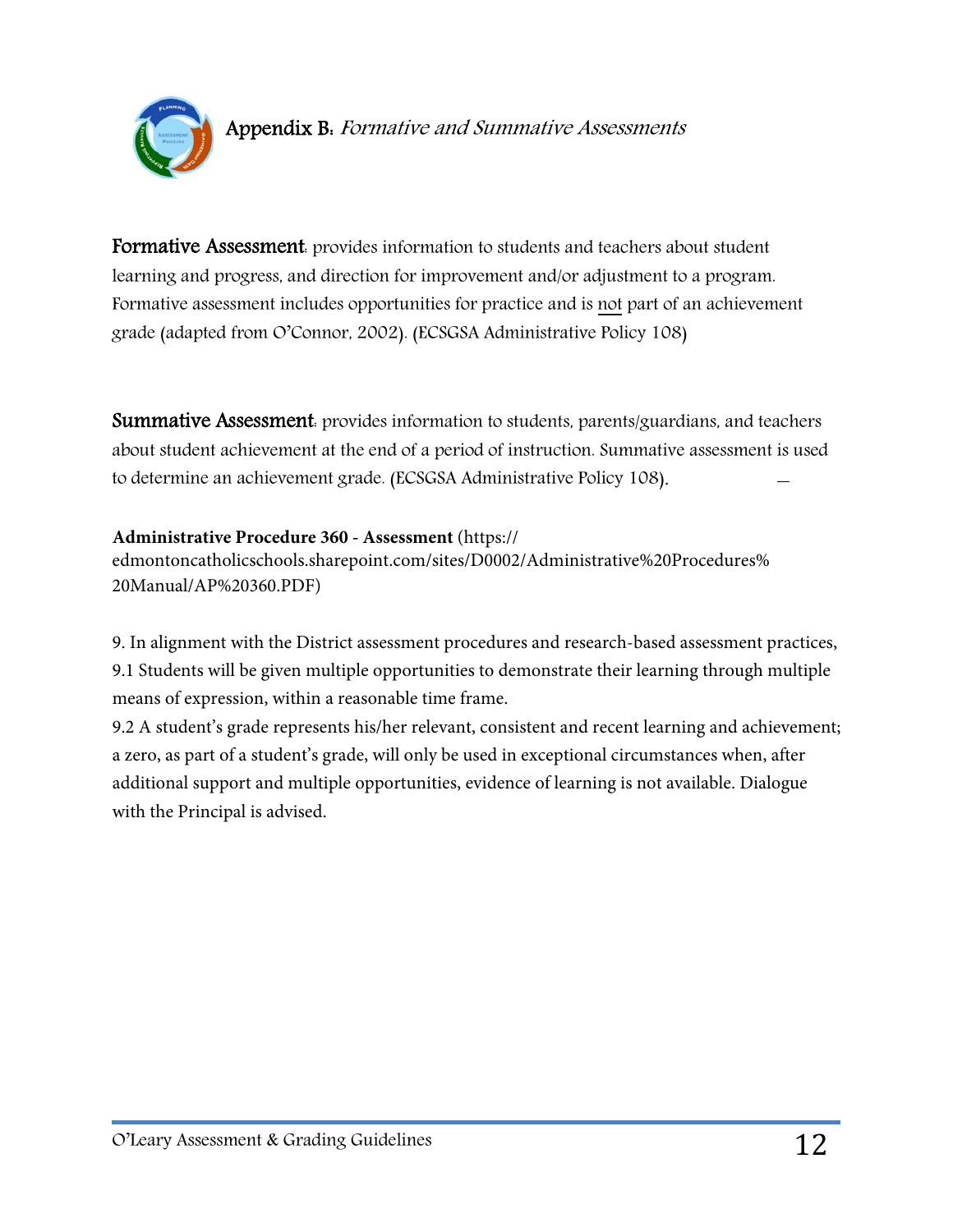

Appendix C. Plagiarism and Cheating

## Plagiarism includes:

- o Submitting material written by someone else or rephrasing the ideas of another without providing the author's name or source
- o Taking someone else's assignment, wholly or in part, and submitting it as one's own
- o Presenting the work of tutors, parents, friends as one's own
- o Submitting papers from the Internet written by someone else as one's own
- o Submitting purchased papers as one's own
- o Supporting plagiarism by providing work to others, whether it is believed it will be copied or not

Please Note: all parties involved in copying whether it may be the lender of the information, or the person copying, will be treated as participating in the act of plagiarism.

## Cheating includes:

- o Duplicating assignments that are turned in, wholly or in part, as original work
- o Exchanging assignments with other students whether it is believed they will be copies or not
- o Using any form of memory aid during tests or quizzes without the expressed permission of the teacher
- o Providing or receiving answers during tests or quizzes
- o Accessing a test or quiz for the purpose of determining the questions in advance of its administration
- o Taking credit for group work when the student has not contributed an equal or appropriate share toward the final result

Usingenglish.com. (2002-2013). Cheating and Plagiarism. Retrieved January 9, 2013, from UseingEnglish.com: Http://www.usingenglish.com/comprehension/32.html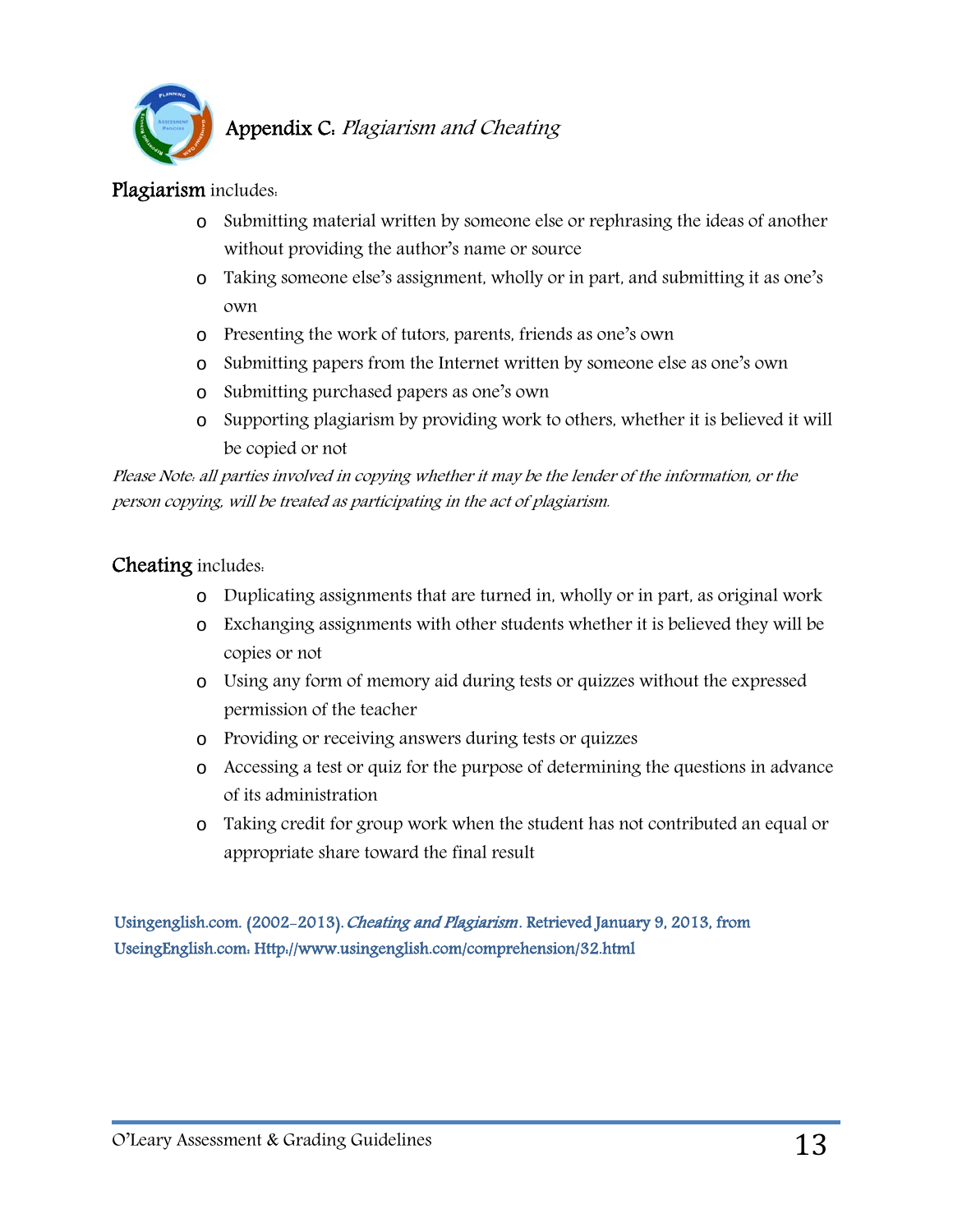

# Appendix D: Final Exam & Diploma Procedures for Archbishop O'Leary High School

1. Students will NOT be permitted entry into the writing area or to labs with ANY personal belongings. These include purses, knapsacks, books, binders, or electronic equipment -especially cell phones.

Supervisors located at doors will direct students to store all personal belongings in their lockers.

- 2. For exams that allow the use of dictionaries and thesauri, ALL dictionaries and thesauri will be checked by supervisors prior to entering examination area.
- 3. Any student in possession of materials NOT allowed in the exam area will have his/her mark INVALIDATED.
- 4. Students MUST display school ID or government ID before entering examination area. Student picture I.D. MUST be placed on the desk for the duration of the exam.
- 5. Tools for writing (e.g. HB pencil) are required from all students.
- 6. Students will be asked to verify they have the CORRECT Examination Booklet and Answer Sheet.
- 7. Students will be asked to cross out any incorrect information and clearly print in the corrections, when applicable.
- 8. Calculators, when used, will be cleared by Math/Science instructors at the beginning of exams. Supervisors will clear calculators before students leave, when applicable.
- 9. ALL students will put hands up when they have finished the exam so teacher may collect and check they have thoroughly completed the exams. Students will be allowed to leave only when this process is finished.
- 10. Students **CANNOT** remove any materials from any examination area. Any removal will be treated as cheating and the student will receive a zero for this assessment.